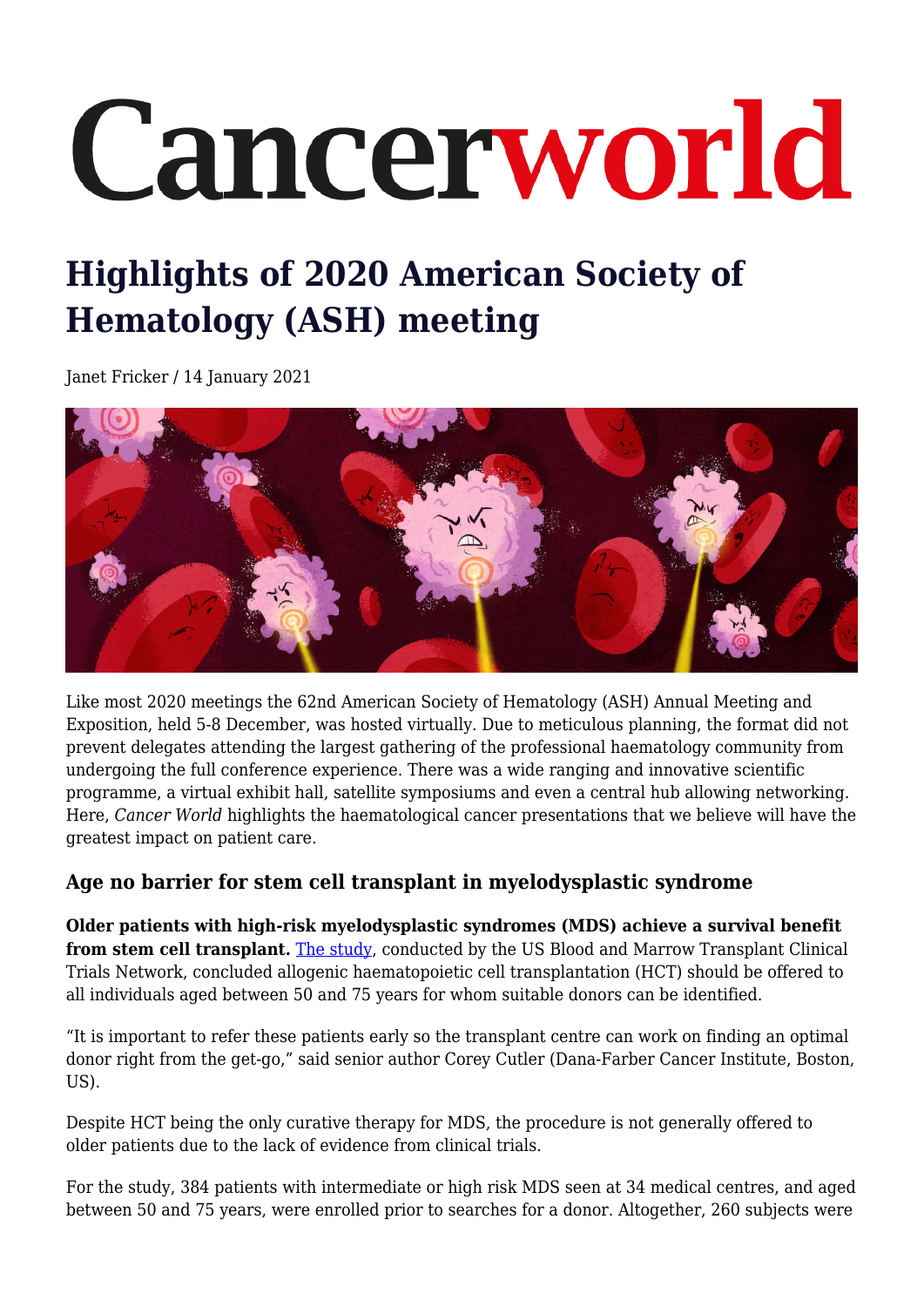matched to donors and received transplantation, while 124 failed to achieve a match, and received standard supportive care (mainly treatment with hypomethylating agents).

Results showed adjusted overall survival (OS) at three years was 47.9% for those in the donor arm versus 26.6% for those without a donor (*P*=0.0001, absolute difference 21.3%, 95%CI 10.2%‒31.8%). Additionally, leukaemia-free survival (LFS) was 35.8% in the donor arm versus 20.6% in the no donor arm (*P*<0.0001). Both OS and LFS benefits were observed across all sub-groups tested for those receiving transplants, and both groups reported similar quality of life (assessed by a range of scales including the Functional Assessment of Cancer Therapy: General total score, SF-36 Physical and Mental Components, and EQ-5D).

"Bone marrow transplant will be the standard of care, rather than drug therapy, for those high-risk patients with MDS who can receive a transplant," commented ASH spokesperson Robert Brodsky (John Hopkins School of Medicine, Baltimore, US).

### **Discovery of childhood origins of myeloproliferative neoplasms provides opportunities for prevention.**

**Genetic mutations linked to myeloproliferative neoplasms (MPS) may occur during childhood or before birth and proliferate for years prior to onset of cancer**. [The late-breaking](https://ash.confex.com/ash/2020/webprogram/Paper143813.html) [study,](https://ash.confex.com/ash/2020/webprogram/Paper143813.html) establishes a new paradigm for development of blood cancers, refuting the common assumption that cancers are diagnosed within a few years of emergence, and suggests genetic tests could be used much earlier, providing opportunities to prevent cancer development.

"We were not expecting this. In fact, in one patient the *JAK2* mutation was acquired more than 50 years before their diagnosis," said lead author Jyoti Nangalia (Wellcome Sanger Institute, Cambridge, UK).

Mutations in cancer-associated genes drive tumour outgrowth, yet little is known about the chronology of driver mutations and dynamics of clonal expansion that lead to human cancers.

For the study, Nangalia and colleagues focused on a cohort of 10 patients with essential thrombocythaemia (ET), polycythaemia vera (PV), and myelofibrosis (MF), who had been diagnosed at between 20 and 75 years of age. For each patient, peripheral blood and bone marrow samples were grown into single cell-derived haematopoietic colonies, with each colony undergoing wholegenome sequencing. Altogether, 952 whole-genome sequences were produced, each reflecting the single cell from which the colony was derived. By assessing the hundreds of thousands of mutations patients naturally acquired, the team were able to trace the ancestry of different blood cells and estimate the time when they acquired mutations. Results showed:

- The mean latency between *JAK2* acquisition and clinical presentation was 34 years (range 20−54 years).
- In a patient diagnosed with ET aged 21 years, the *JAK2* mutation was acquired between 6.2 weeks post-conception and 1.3 years of age.
- In a patient diagnosed with PV aged 31 years, the *JAK2* mutation was acquired between 4.2 weeks post-conception and 8.6 years of age.
- In a patient diagnosed with PV aged 33, the *JAK2* mutation was acquired between 9.1 weeks post-conception and 4.1 months after birth, and the *DNMT3A* mutation between 19 weeks and 22.2 weeks post conception.

The next step, explained Nangalia, will be to explore factors influencing different rates of cancer growth, and determine whether there might be ways to intervene and slow the growth of cells with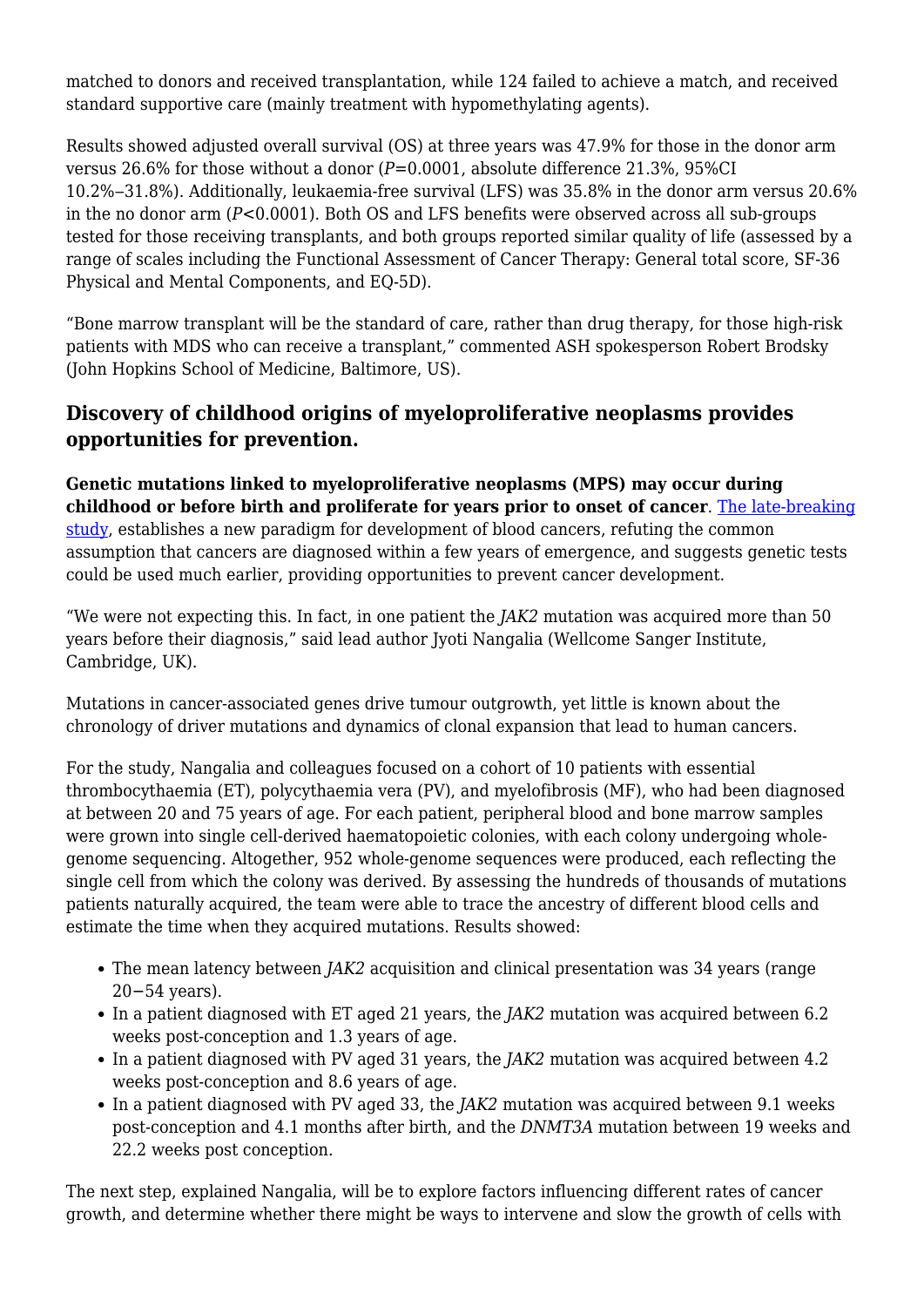cancer-linked mutations.

Commenting on the study in a press briefing, ASH spokesperson Robert Brodsky said, "These results suggest that there may be untapped opportunities to detect these conditions much earlier and potentially intervene and prevent disease development."

#### **Registry provides information on Covid-19 and blood cancers**

**Patients with haematologic malignancies represent a 'medically vulnerable' population at increased risk for significant Covid-19 morbidity and mortality**. [The registry study](https://ash.confex.com/ash/2020/webprogram/Paper141327.html) found risk of death was greatest among those who were older, had more severe infections, poorer prognosis, or who decided to forego intensive treatment.

The American Society of Hematology Research Collaborative (ASH RC) launched the ASH RC COVID-19 Registry on April 1 2020 to collect data from patients of all ages with a Covid-19 diagnosis and underlying haematological disorders. "The idea basically was to try to get information to providers as quickly as possible about patients who have Covid-19 and blood cancers," said William Wood (University of North Carolina, Chapel Hill, North Carolina), the study presenter. The establishment of a registry was all-important for blood cancers, since many patients have underlying immune dysfunction, and furthermore are treated with chemotherapies and immunotherapies that are immunosuppressive. The registry information will be used for risk stratifying patients, planning resource allocation and designing future clinical trials.

In the session, Wood updated the published abstract, reporting on 656 patients from more than 100 centres worldwide (including 396 patients from North America). Regarding cancer types, 57% had leukaemia, 25% had lymphoma, and 18% had plasma cell neoplasms. For the registry, patients were categorised into three groups according to Covid-19 severity – mild requiring outpatient care (*n*=227); moderate, requiring hospitalisation (*n*=228); and severe, requiring intensive care admission (*n*=136).

Results showed:

- The overall death rate for all patients with haematologic malignancies was 20%, a figure considerably higher than the 2% case-rate found in the general US population.
- The effect of age. Prevalence of moderate or severe illness increased according to age, affecting 47% for those aged 19−39 years; 62% for those aged 40−69 years; and 70% for those older than 70 years. Additionally, mortality rates for patients with moderate to severe illness also increased with age: 6% for those aged 19−39 years; 18% for those aged 40−69 years; and 33% for those older than 70 years.
- Pre-Covid-19 prognosis related to severity of infection. Among patients expected to live >12 months, 58% developed moderate or severe illness and 13% died; whereas for those expected to live <12 months, 79% developed moderate or severe illness and 51% died.
- Mortality rates differed according to malignancy status: 13% of those in remission died compared to 21% for those undergoing initial cancer treatment and 36% for those with relapsed or refractory haematologic cancers.
- A link between COVID-19 mortality and lack of intensive care unit (ICU) care. Patients who declined ICU had a mortality rate of 73% versus 13% for patients who experienced ICU care.

Data collection for the ASH registry is ongoing. "We encourage data submission and welcome participation from you all," said Wood. Information about contributing to the ASH registry can be accessed [here.](http://www.ashrc.org)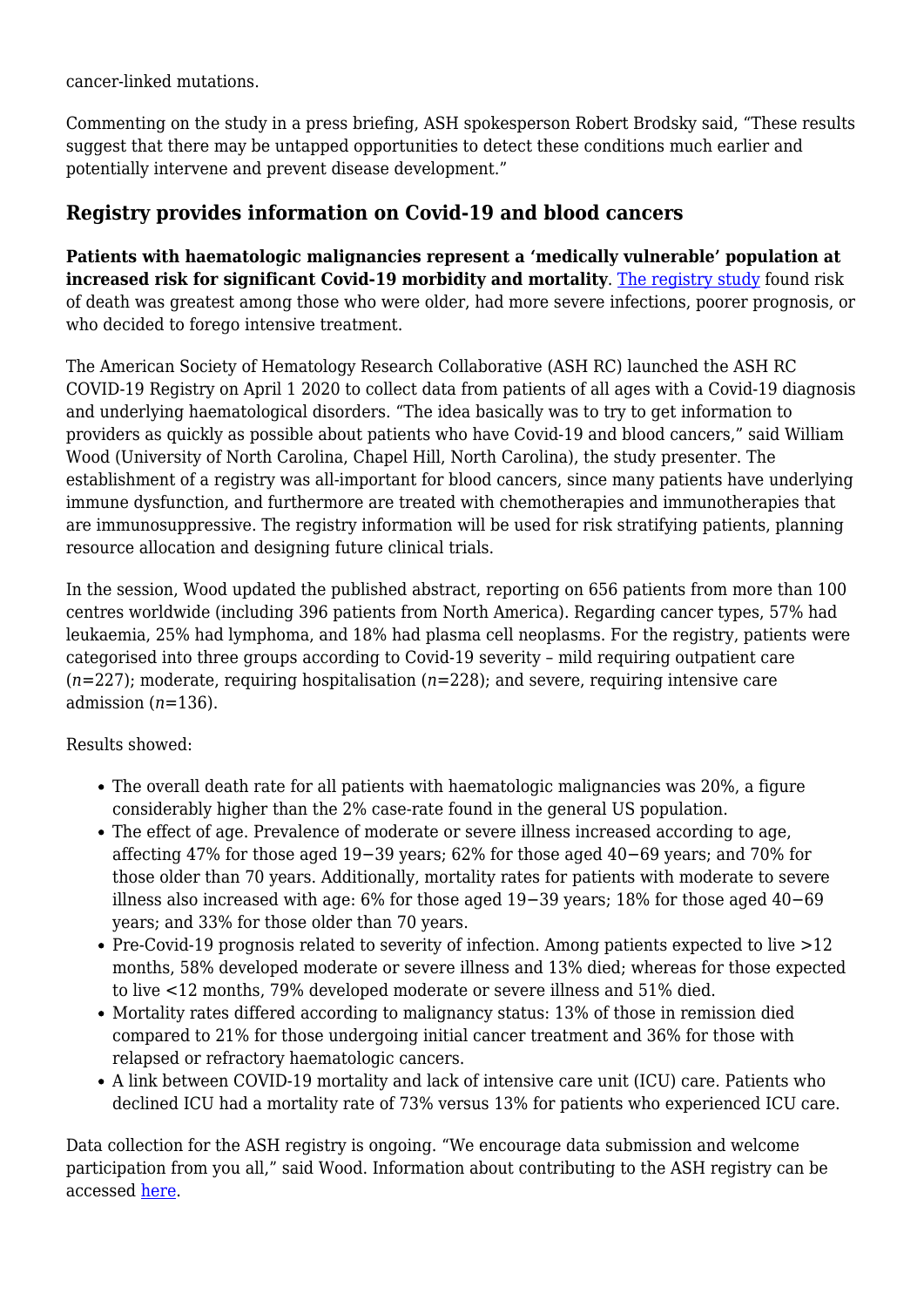#### **Studies point to future of CAR T cell therapy**

**The next chapter in the CAR T story was outlined in a number of presentations at ASH.** The wide ranging studies included new indications for CAR T cell treatment, ways to enhance response and future technological innovations in the construction of CAR T cells.

Chimeric antigen receptor T-cell (CAR T) therapy has emerged as a therapeutic T cell engineering practice, where T cells derived from patient blood are genetically engineered to express artificial receptors targeted to specific tumour antigens. To date, three CAR T-cell therapies have been approved – axicabtagene ciloleucel for adults with relapsed or refractory large B-cell lymphoma after two or more lines of systemic therapy; brexucabtagene autoleucel for adults with relapsed or refractory mantle cell lymphoma; and tisagenlecleucel for adults with relapsed or refractory large Bcell lymphoma after two or more lines of systemic therapy and for people up to 25 years with B-cell precursor acute lymphoblastic leukaemia. All therapies target the CD19 antigen expressed by most B-cell cancers. At ASH 2020 a range of noteworthy CAR T-cell studies were presented including:

- The ZUMA-12 study, which assessed axicabtagene ciloleucel as part of front line therapy for high risk patients with large B-cell lymphoma (LBCL). The interim analysis [of the phase II open](https://ash.confex.com/ash/2020/webprogram/Paper134449.html) [label study](https://ash.confex.com/ash/2020/webprogram/Paper134449.html) (*n*=15 patients), showed 85% of patients experienced overall response, and 74% experienced complete response. Additionally, 70% of patients enrolled had an ongoing response at the data cut-off after median follow-up of 9.3 months. Researchers found blood peak levels of CAR T cells and median CAR T cell expansion were higher in the ZUMA-12 study than the ZUMA-1 study, where immunotherapy products were generated from patients who had received several lines of chemotherapy. "This trial is a step toward moving CAR T cell therapy to first-line therapy for patients with aggressive B-cell lymphoma," said principal investigator Sattva Neelapu (University of Texas MD Anderson Cancer Center, Houston).
- The ZUMA-5 trial reporting the first data for CAR T therapy in relapsed/refractory indolent non-Hodgkin lymphoma (iNHL). In [the phase II study,](https://ash.confex.com/ash/2020/webprogram/Paper136834.html) investigators administered axicabtagene ciloleucel to 146 patients, including 124 with follicular lymphoma (FL) and 22 with marginal zone lymphoma (MZL). Overall, 92% achieved an objective response (94% with FL; 85% with MZL) and 76% achieved a complete response (80% with FL and 60% with MZL). "Based on the safety profile we observed, we plan to evaluate the potential for outpatient treatment with axicabtagene ciloleucel in indolent lymphoma," said presenter Caron Jacobson (Dana Faber Cancer Institute, Boston, Massachusetts).
- The first in human study for CAR T therapy targeting both CD19 and CD20 antigens. The [phase I study](https://ash.confex.com/ash/2020/webprogram/Paper136067.html) represents a bid to overcome the possibility of antigen-escape and subsequent relapse, and involved 12 elderly patients with relapsed or refractory B-cell non-Hodgkin lymphoma. Peter Borchmann (University Hospital of Cologne) reported that five patients achieved complete response and had an ongoing response up to 14 months at data cut-off. There were no dose-limiting toxicities, severe (grade three or worse) cytokine release syndrome (CRS) or neurotoxicity, although CRS of any grade occurred in 58% of patients.
- The first study combining CAR T-cell therapy with CRISPR-Cas9 gene editing technology to improve response. In [abstract 554](https://ash.confex.com/ash/2020/webprogram/Paper136860.html), Marco Ruella (University of Pennsylvania, Philadelphia) reported on a mouse model of T-cell leukaemia using CRISPR-Cas9 technology to knock out the CD5 gene found on the surface of CAR T cells to create the new therapy MB-CART2019.1. It has been suggested that the presence of CD5 may inhibit activation of T cells and explain why CAR T therapy has not proven effective in haematological malignancies expressing high CD5 levels (e.g. T cell lymphoma and leukaemia). Results demonstrated mice infused with MB-CART2019.1 showed higher levels of T cell proliferation in peripheral blood, as well as a significant reduction in tumour size and better survival outcomes compared to mice infused with non-edited CAR T cells. "We've shown, for the first time, that we can successfully use